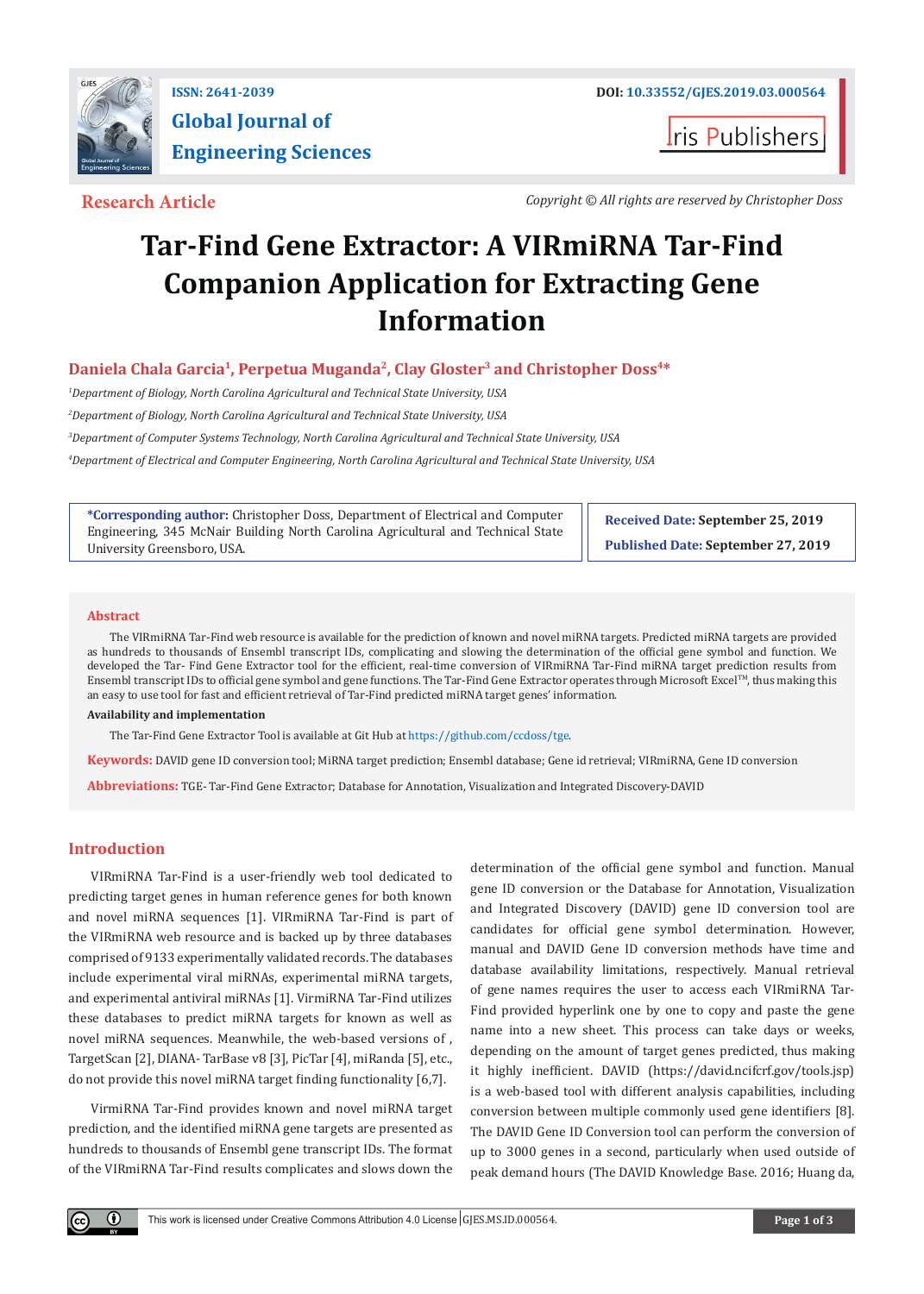2008). However, when used during times of high demand, DAVID can produce no results or fail to complete the task. Moreover, DAVID is currently operating on the May 2016 release of Ensembl, even though the April 2019 release is currently available. Consequently, the DAVID ID conversion tool is currently limited by its out-of-date knowledgebase. Thus, we developed the Tar-Find Gene Extractor for the efficient, user-friendly retrieval of both official gene symbol and function in real time from Tar-Find miRNA target results as provided in form of Ensembl transcript IDs.

# **Materials and Methods**

# **Development and features of the tar-find gene extractor**

The Tar-Find Gene Extractor (TGE) is a companion application for the extraction of gene names and description information from VIRmiRNA Tar-Find results. TGE was developed by enabling developer mode within Microsoft Excel TM and utilizing Visual Basic for Applications capabilities. This facilitates the reading and writing of information within Microsoft Excel<sup>™</sup> sheets, as well as event driven activities, such as responding to changes in data or button clicks. The user enters the Tar-Find results into TGE, as shown in Supplemental Figure 1. The desired start and stop indices are then entered by the user. Possible values are 2 to N, where N is the total number of Tar-Find results (Row 1 is the header row, and therefore is not processed). After entering the indices, the user presses the Click Me button, which activates TGE. TGE operates in real time, accessing the Ensembl database and eliminating the need for any dependencies for operation. It is recommended users process between 500 and 1000 results at a time.



### **Testing Methodology**

Ensembl transcript IDs predicted by VIRmiRNA Tar-find for hsa-mir21-5p miRNA were copied into a Microsoft Excel TM sheet. TGE was used to retrieve both official gene symbols and functions for the predicted transcript IDs. Percent of IDs converted (containing duplicate gene symbols), number of unique IDs converted (containing no duplicate gene symbols), convenience and accuracy of results were assessed. The results obtained by TGE were compared to results obtained using the DAVID ID conversion tool.

# **Results and Discussion**

VIRmiRNA Tar-Find predicted 249 target genes with 100% match to nucleotides 1-10 of hsa- mir-21-5p miRNA; these